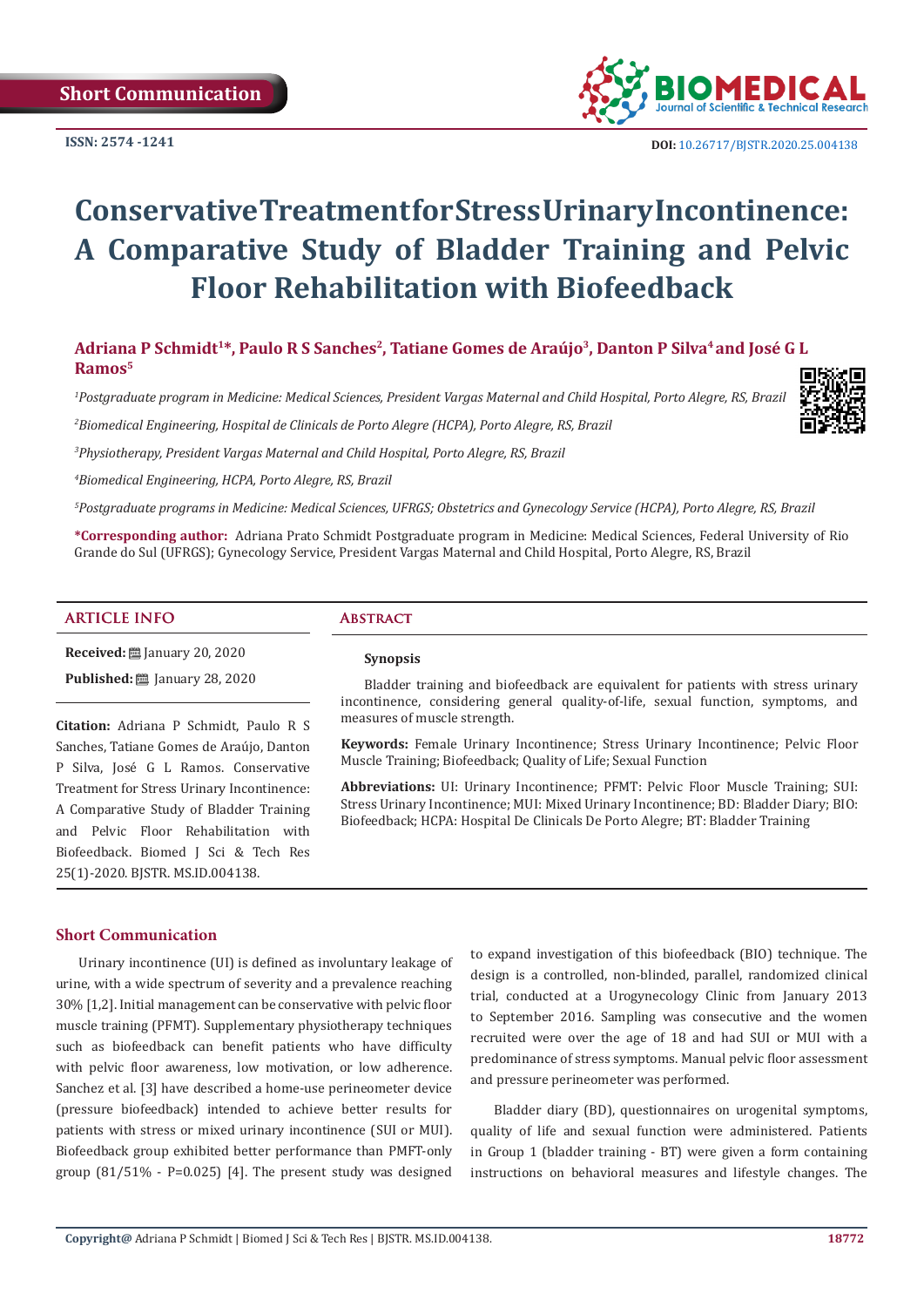patients in Group 2 (Biofeedback - BIO) followed the same initial routine, with the addition of training on how to use the device. The final assessment was conducted after 12 weeks for both groups. Patients in Group 2 (BIO) performed a standardized series of mixed exercises for rapid and slow response fibers. Fourteen patients in each group were analyzed at the end of the study. Both groups exhibited improved results for number of daily leakages (P<0.001; β=21,4%) and nighttime micturition's (P<0.002; β=14,5%). For sexual function, there were no individual or intragroup differences. As for quality of life measures, the improvements in sleep and in energy observed may be associated with the reduction in number of nighttime micturition's observed in the BD analysis (P=0.002). Impact of incontinence exhibited a tendency towards significance in the BIO Group (P=0.053) in relation to the BT Group (P=0.006) ( $\beta$ =37,1%). Improvements in perineal contraction were not correlated with increased muscle strength (Rs=0.428 P=0.144). No adverse effects were observed during the study. Development of supplementary technologies is an unexplored area, with many improvements yet to be implemented. This study was approved by the local Research Ethics Committee (certificate no. 03356212.2.0000.5329), and informed consent was obtained from all the participants (Figure 1).



Figure 1: Home biofeedback device and functions.

#### **Acknowledgment**

We acknowledge the financial support of FAPERGS, FIPE/ HCPA, CNPq. Financial disclosure: The authors have no financial relationships relevant to this article to disclose. Adriana Schmidt: design, planning, execution, data analysis, preparation of manuscript; Tatiane Araújo: execution, analysis, preparation of manuscript; Paulo Sanches and Danton Júnior: servicing and preparation of devices, importing data, software programming, data analysis, José Geraldo Ramos: design, planning, data analysis; methodological review; preparation of manuscript.

#### **Financial Disclosure**

The authors have no financial relationships relevant to this article to disclose.

# **Conflict of Interest**

The authors have no conflicts of interest to disclose.

#### **References**

- 1. [Kammerer Doak D, Rizk DE, Sorinola O, Agur W, Ismail S, et al. \(2014\)](https://www.ncbi.nlm.nih.gov/pubmed/25091925) [Mixed urinary incontinence: international urogynecology association](https://www.ncbi.nlm.nih.gov/pubmed/25091925) [research and development committee opinion. Int Urogynecology J](https://www.ncbi.nlm.nih.gov/pubmed/25091925) [25\(10\): 1303-1312.](https://www.ncbi.nlm.nih.gov/pubmed/25091925)
- 2. [Dumoulin C, Hay Smith J \(2014\) Pelvic floor muscle training versus no](https://www.ncbi.nlm.nih.gov/pubmed/24823491) [treatment, or inactive control treatments, for urinary incontinence in](https://www.ncbi.nlm.nih.gov/pubmed/24823491) [women. Cochrane Database Syst Rev 5: CD005654.](https://www.ncbi.nlm.nih.gov/pubmed/24823491)
- 3. [Sanches PR, Silva DP, Muller AF, Schmidt AP, Ramos JG, et al. \(2009\)](https://www.ncbi.nlm.nih.gov/pubmed/19656514) [Vaginal probe transducer: Characterization and measurement of pelvic](https://www.ncbi.nlm.nih.gov/pubmed/19656514) [floor strength. J Biomech 42\(15\): 2466-2471.](https://www.ncbi.nlm.nih.gov/pubmed/19656514)
- 4. [Schmidt AP, Sanches PR, Silva DP, Ramos JG, Nohama , et al. \(2009\) A](https://www.ncbi.nlm.nih.gov/pubmed/19232601) [new pelvic muscle trainer for the treatment of urinary incontinence. Int](https://www.ncbi.nlm.nih.gov/pubmed/19232601) [J Gynaecol Obstet 105\(3\): 218-222.](https://www.ncbi.nlm.nih.gov/pubmed/19232601)